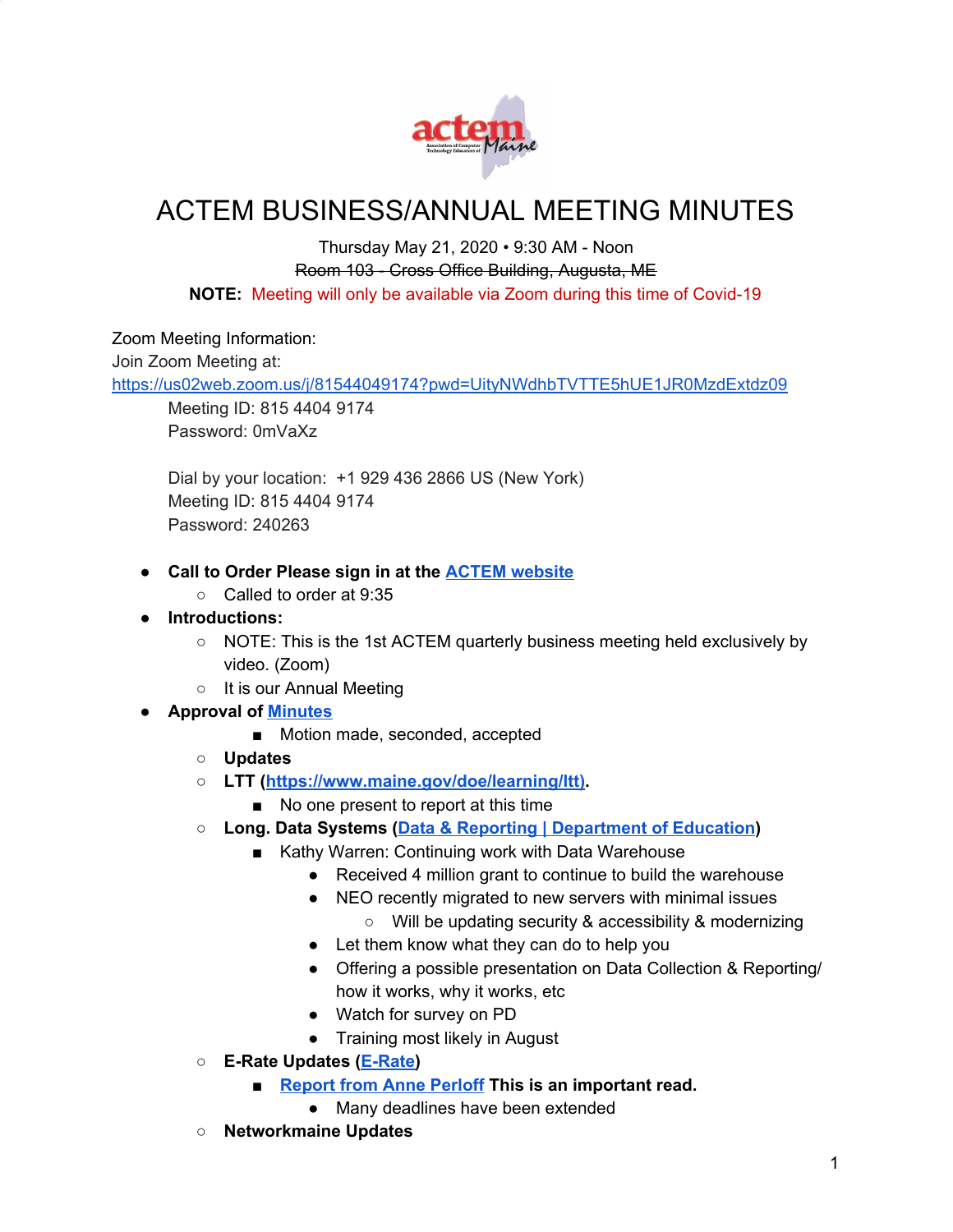- Anne Perloff reports that email is the best way to contact
- Will Backman formally thanks the Network Maine team for all their help during this time (and all times)
- **○ MEA Testing (Maine [Comprehensive](https://www.maine.gov/doe/Testing_Accountability/MECAS) Assessment System (MECAS) | [Department](https://www.maine.gov/doe/Testing_Accountability/MECAS) of Education)**
	- No device issues this year
	- No testing this year
	- No updates that we are aware of at this point
		- MDOE is taking this time to re-evaluate state standardized testing
- **○ ACHIEVE Award [\(ACHIEVE](http://www.actem.org/AchieveAward) Award)**
	- Nominate
	- If you want to nominate someone/entity who has been extraordinary during the pandemic (or any time) but doesn't quite fit the ACHIEVE criteria, please nominate & explain.
- **○ Tech Integrator's Group**
	- Meeting notes for the [2019-20](https://docs.google.com/document/d/1u4IdWKA-GTZww2zwB1HgxLUEf4gM9K7p0LeIMZChbWk/edit) school year
	- Next year the notes will move into the ACTEM Google Drive
	- Final meeting held on May 12th;  $\sim$ 35 attendees in the virtual Zoom meeting
	- Exploring having more Zoom only meetings in 2020-21 and reducing in person meetings to increase access and ease for TICs across the state
- **○ METDA**
	- Professional Learning Day postponed. Nothing rescheduled yet
	- Satellite meetings in
	- Referendum for 15 million to expand broadband in July

# **● Reports**

### **○ Dennis Kunces: Professional Development Reimbursement**

- for 2019-20 9 members received \$2,839,40
- The encumbered amounts were for ISTE which if held will be for our next school year so our total will probably be this amount.

# **● Conferences**

- **○ ACTEM 2020 [Conference](http://www.actem.org/resources/Documents/ACTEM%202020%20ConferenceReport-05-21-20.pdf) Report**
	- Big Announcement: We will be virtual in October!
	- Proposals for sessions are still open until June 30, 2020
	- Keynotes are still presenting
	- Look for updates from conference committee/chairs

### **● Executive Director:**

- **○ May 21, 2020 [Report](https://docs.google.com/document/d/1oYUKED03Wmder-iZXgVvV8vQ49dBW8HpXDenxKSGLWk/edit?usp=sharing)**
	- Please remember that purchasing software/hardware through ACTEM benefits you/your district with discounts & ACTEM with a revenue source. This is only available to Institutional Members:
		- Individual Membership \$20 annually
		- Institutional Membership \$50 annually (\$25 for small, one-school districts)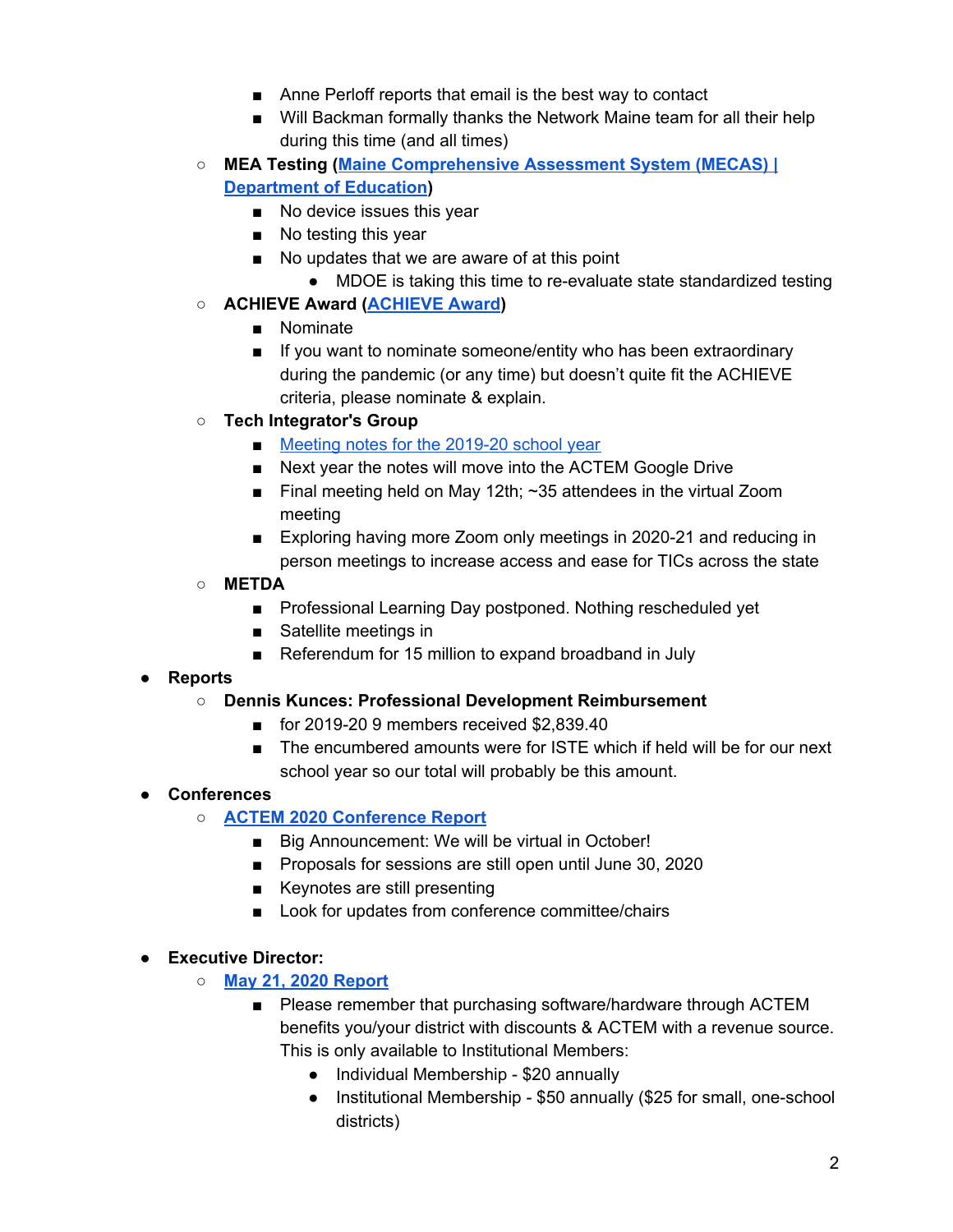- Retired Lifetime Membership \$50 one time charge
- Corporate/Vendor Membership \$200 annually
- Student Membership \$5 annually (Full-time pre-service college students)

## **● President's Report**

- Bylaws Revision
	- Currently being reviewed by lawyer
	- Plan to present revisions in Sept to be voted on in Dec. 2020
- Will speaks to the strengths of the parts of ACTEM creating the impactfulness of the whole of the organization & thanks

### **● Annual Meeting Items**

- Annual Dues the membership will establish the dues schedule for the coming year.
	- Current Dues Schedule: Individual \$20. Institutional \$50, Small Institutional - \$25, Corporate/Vendor - \$200, Student - \$5
	- Member Dues have not changed since 2010
	- Motion made & seconded to continue the above schedule
	- Motion carried to continue the current membership fee schedule
- The last scheduled meeting of the fiscal year will be designated as the Annual Meeting.
- Officers will be elected at the annual meeting [Not need in 2020]
- A year-to-date report will be prepared by the Treasurer/Executive Director and made available at the Annual Meeting. - See [Budget](http://www.actem.org/resources/Documents/BudgetvsActualsFY2019-20.pdf) to Actual Report
- $\circ$  The schedule of meetings for the coming year will be established at the Annual Meeting. (all Thursdays & in alignment with METDA meetings)
	- Sept. 24, 2020 Cross Office Building [Room 103A-B] Augusta, ME (Optional via Zoom)
	- Dec.10, 2020 Virtual Meeting via. ZOOM
	- March 11, 2021 Cross Office Building [Room 103A-B] Augusta, ME
	- May 13, 2021 Cross Office Building [Room 103A-B] Augusta, ME

# **● Additional Business**

- **○ Round Table Discussions**
	- **■ MLTI 2.0 report from Mike Arsenault & Susie Simmons**
		- **● Group is brainstorming MLTI 2.0**
			- The process is a bit cumbersome
			- Data collection has been an issue
			- Speed of decision making
			- Everything appears to be on the table
			- Draft is supposed to be out July-ish for districts to begin planning
			- Final draft is planned for release in October
			- This is for the 2021-2022 school year
			- Thank you to the ACTEM representatives!